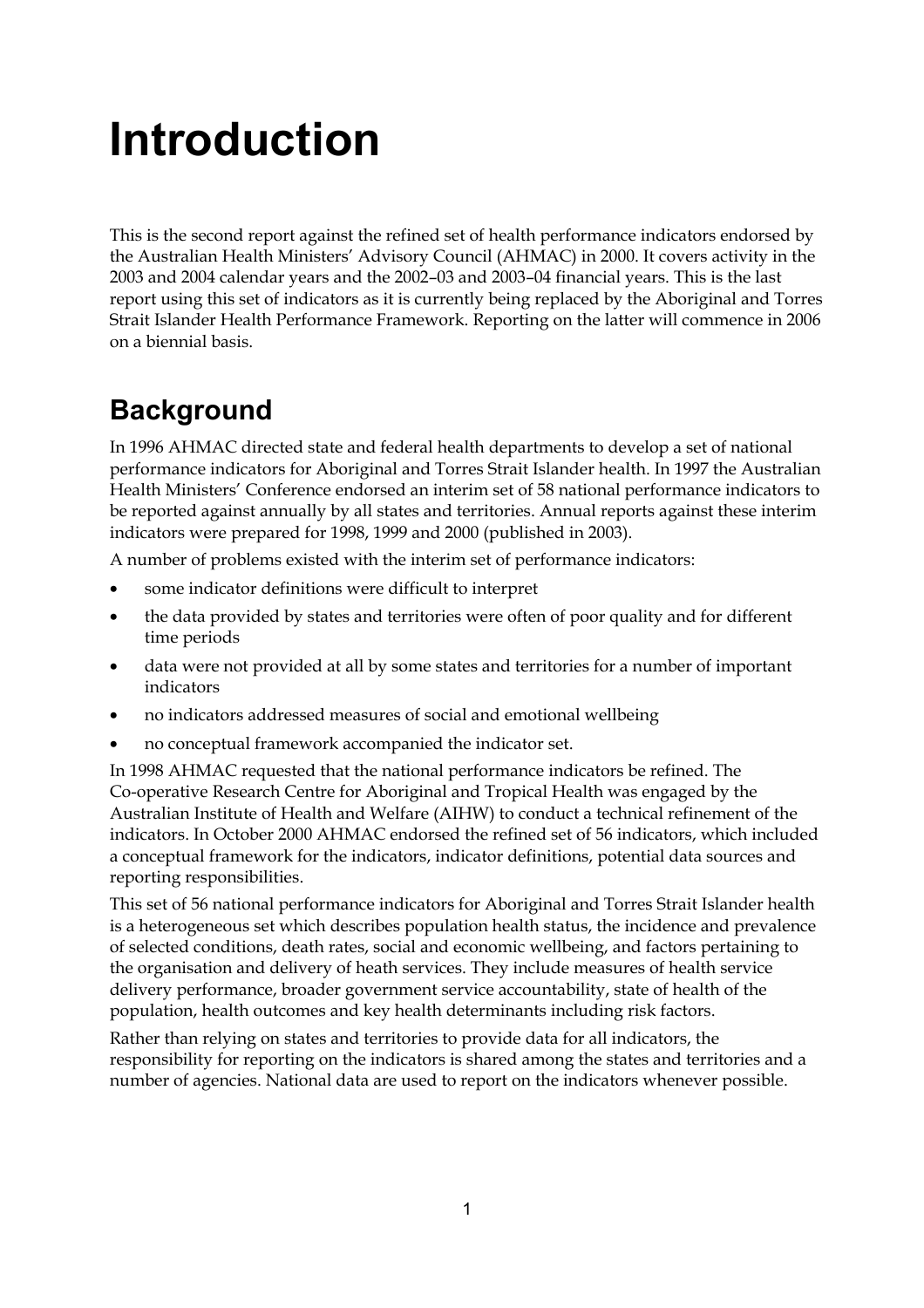#### **The conceptual framework**

The refined set of 56 indicators is mapped within the conceptual framework that groups them according to three main domains:

- Government inputs
- Determinants of health
	- Social equity
	- Access to services
	- Risk markers
- Outcomes for people

The conceptual framework used for the national Aboriginal and Torres Strait Islander health indicators is a composite of several existing frameworks and contains the same basic ideas as the National Health Performance Framework.

#### **Quality and limitations of the indicators**

A number of limitations remain in the health performance indicators in the current report.

In November 2003, the AIHW held a workshop with representatives from the states and territories, the Australian Government's Office for Aboriginal and Torres Strait Islander Health (OATSIH) and the Australian Bureau of Statistics (ABS). The indicators' definitions, interpretation, data availability and data quality were discussed, with a focus on indicators that had proved to be problematic. For some of these indicators—such as workforce availability, smoking prevalence, alcohol consumption, and overweight and obesity—it was agreed to use national data sources. For a number of other indicators, the workshop refined the definitions and reference periods for reporting.

Despite this work to refine and clarify indicators, some limitations in reporting remain. First, technical specifications for a number of indicators are quite restrictive and limit the ability to report according to the specification. For example, for a number of indicators (16, 17 and 18) which require the use of data from the Community Housing and Infrastructure Needs Survey (CHINS), the CHINS data specifications do not fully match the technical specifications of the indicator.

Second, definitions for some of the refined set of indicators were problematic. For example, the definition of a primary health care centre or an acute care hospital in the specifications is extremely restrictive, and few actual centres and hospitals meet them. In addition, conceptual difficulties were experienced when reporting some indicators. The concept of a catchment population for a health service is an example that proved problematic in application (Indicator 22).

Third, some indicators have little relevance for states and territories with a small population of Indigenous people. Therefore the capture of comparable data across states and territories might not be achievable.

Various data issues that were discussed at the AIHW workshop are presented in boxes throughout this report.